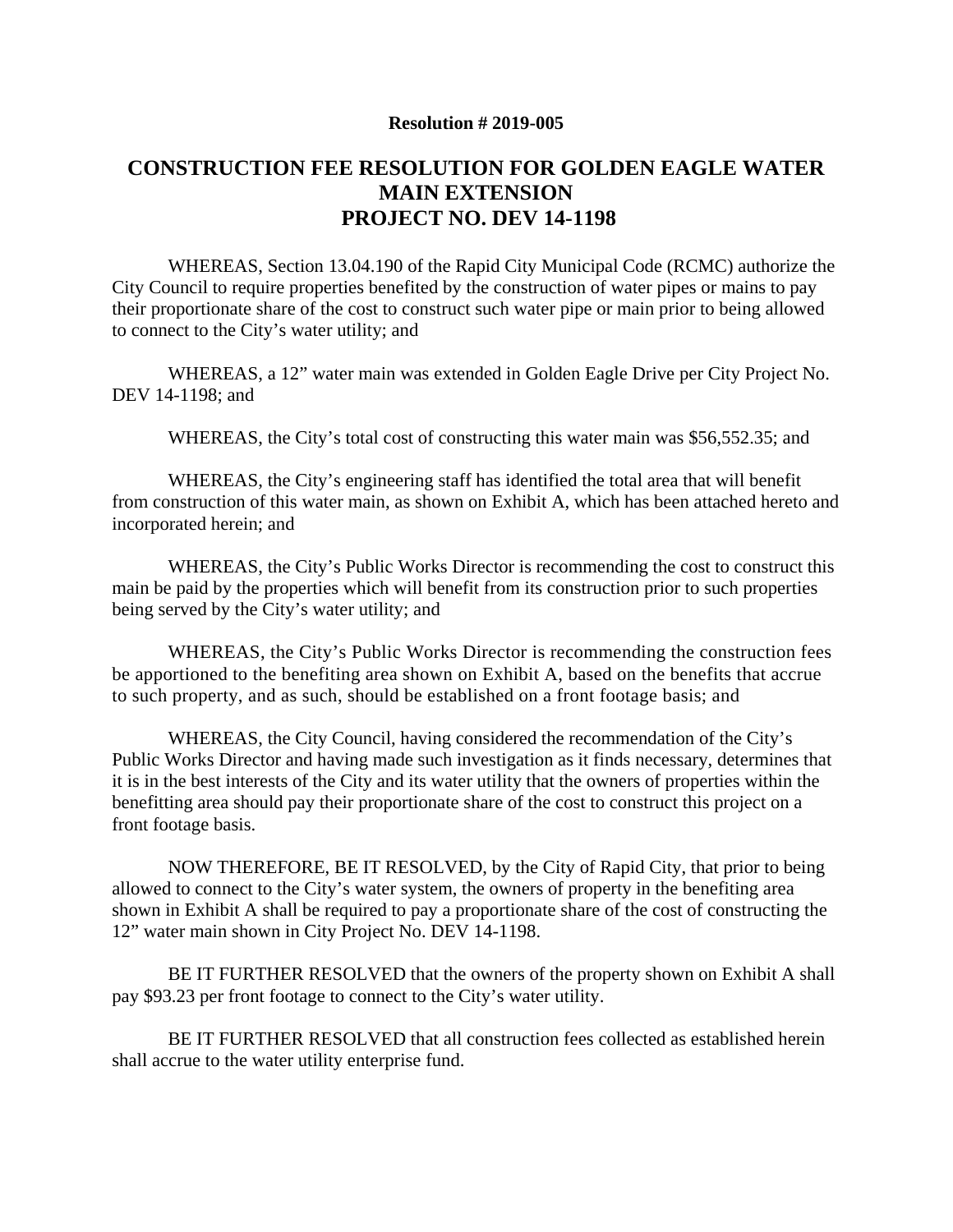BE IT FURTHER RESOLVED that such utility construction fees shall remain in effect until such time as the balance of the project costs totaling \$56,552.35 has been collected, or all benefitting properties have connected to the City's water utility, at which time this Resolution and the utility construction fee shall automatically expire.

Dated this \_\_\_\_day of \_\_\_\_\_\_\_\_\_\_\_\_\_\_\_, 2019

CITY OF RAPID CITY

\_\_\_\_\_\_\_\_\_\_\_\_\_\_\_\_\_\_\_\_\_\_\_\_\_\_\_\_\_\_

Mayor

ATTEST:

Finance Officer

\_\_\_\_\_\_\_\_\_\_\_\_\_\_\_\_\_\_\_\_\_\_\_\_\_\_\_\_\_\_

(SEAL)